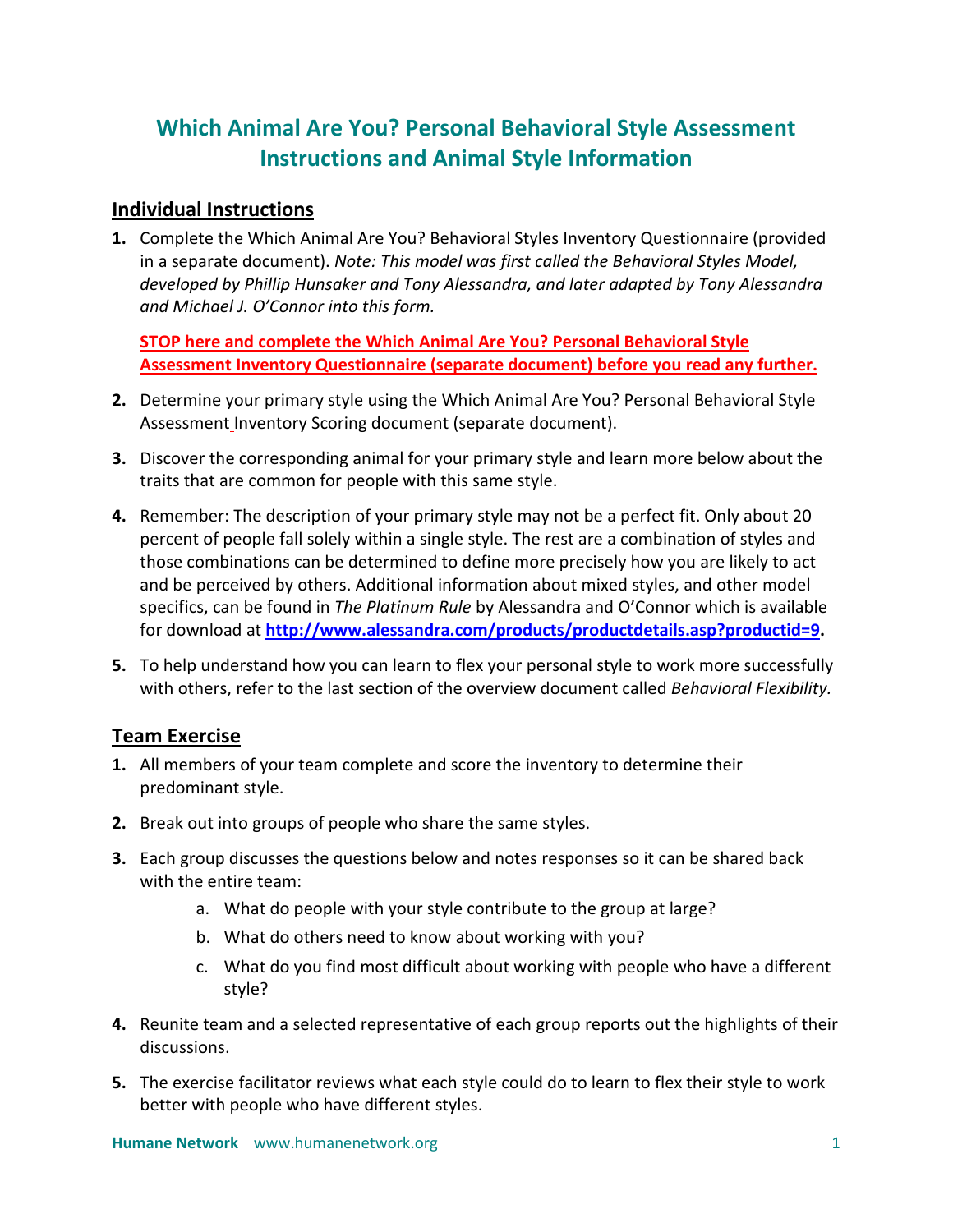# **Behavioral Styles**

(Excerpted from Teaming Technologies' *Team Dynamics* and based on model developed by Phillip Hunsaker and Anthony Alessandra.)

There has been a lot of work done over the last several centuries in trying to understand and define various *behavioral styles*. Many thinkers have taken a stab at it, from Hippocrates to Carl Jung. Modern researchers and philosophers have added their theories on behavioral differences as well. All of these concepts and theories have one common thread—the grouping of behavior into *four categories*. The four categories may have different names, depending upon the author, yet there are strong similarities in the content of each category. A behavioral *style*, for the purpose of this work, looks at how you treat people and how you want to be treated.

One concept that is easy to understand uses two major dimensions of behavior—*Openness* and *Directness*—to develop the four categories. The two dimensions can be shown on two continuums that look like this:



*Figure 1-2. Behavioral Grid*

Continuum means that there are *degrees* of specific behavior from being Self-Contained to being Open and from being Direct to being Indirect. Behavioral styles can be anywhere along these continuums. Most people have all of the behaviors to some degree, although one style will usually be more natural and comfortable. There is no right or wrong. The degree of openness and directness you display most of the time will determine which of the four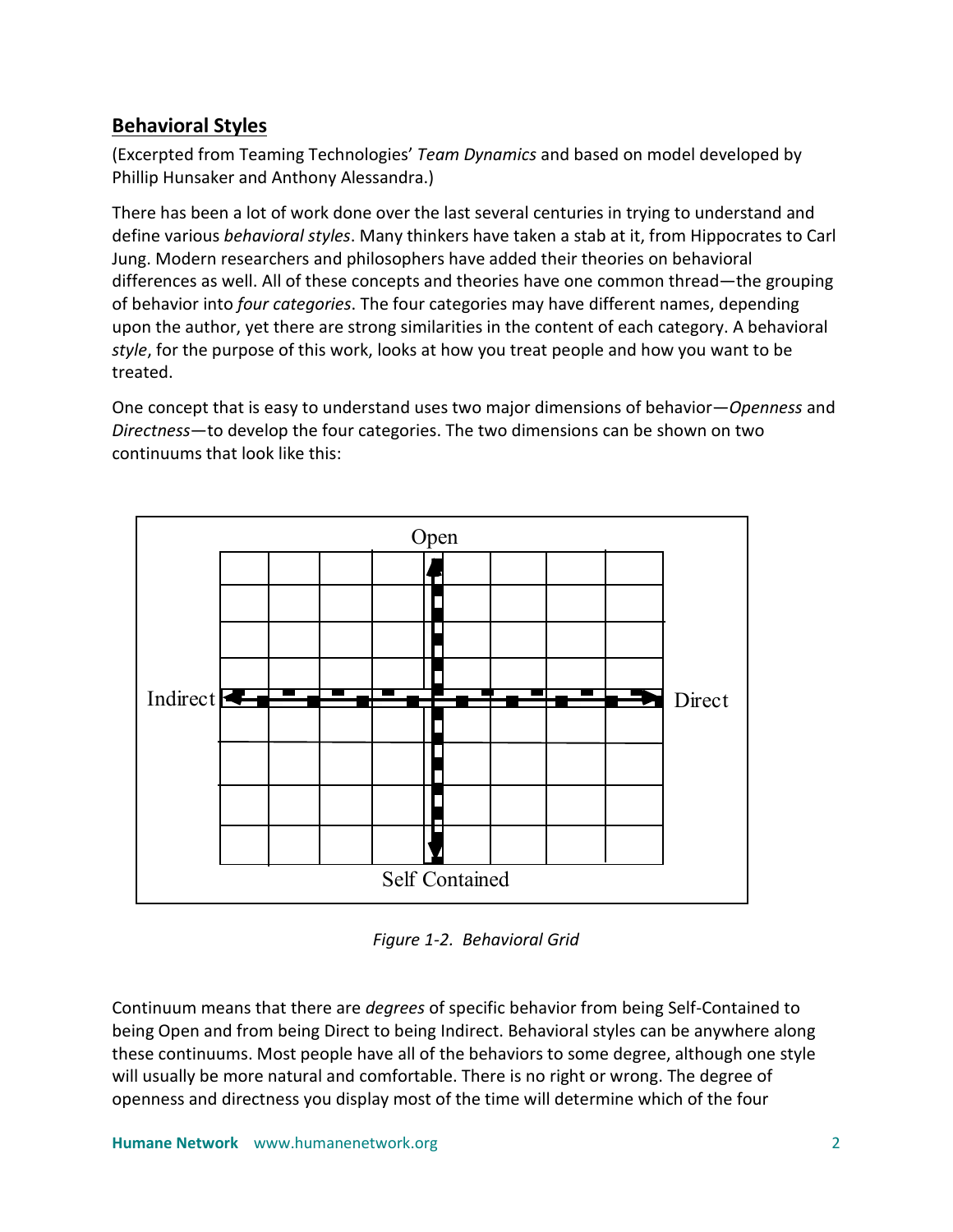categories, described later in this section, is your dominant behavioral style. *Figure 1-2* can be viewed as having four quadrants, combining different degrees of openness and directness. Those quadrants will be explained and described further in this text.

The vertical bar represents *openness.* This bar is a continuum from *open* to *self-contained*. Openness refers to the readiness and willingness with which a person expresses emotions and enters into and develops relationships. Openness shows in the degree of self disclosure, the readiness and willingness to outwardly show thoughts and feelings and accept openness from others.

At one end of the continuum are *open people*, who tend to be animated and enthusiastic. They communicate physically as well as verbally and "open up" right away. They want to get close to you both physically and mentally. Their priority is *relationships*. Open people are more casual and flexible about time. Their time perspective is built around the needs of people, not tasks. They tend not to be as specific in terms of some of the facts or the logic they use. They base decisions on intuition, gut feeling and emotions.

At the other end of this bar, *self contained* people take a little longer to warm up to relationships. Their priority is *tasks*. These people are work-oriented, well organized, and enjoy the planning process. They like structure and want to know the guidelines and procedures. They are generally more punctual and disciplined than open people. They are rational, logical individuals. They base decisions on logic and data.

The horizontal bar represents *directness*. It is the way a person deals with information or situations. The bar represents a continuum from *direct* to *indirect*.

On one end of this bar are *indirect* people. They are *slow-paced* and reserved. Indirect people are more patient and cooperative than direct people. They are cautious, supportive, and better listeners than their more direct associates. Indirect people tend to ask questions for clarification, support, and information and go step-by-step.

On the other end of that bar are *direct* people. They are *fast-paced* and spontaneous. Direct people express opinions readily and can be very emphatic. They are risk takers who want results now and pride themselves on overcoming obstacles to accomplish results. Direct people tend to be impatient—they move at a quick pace and jump right into things.

In these short descriptions, we have identified several behavior qualifiers—degree of *openness* and *directness*, *priorities* (relationship or task orientation), and *pace* (fast or slow). If you put those together on a grid you can begin to identify the four behavioral styles that fit in each quadrant: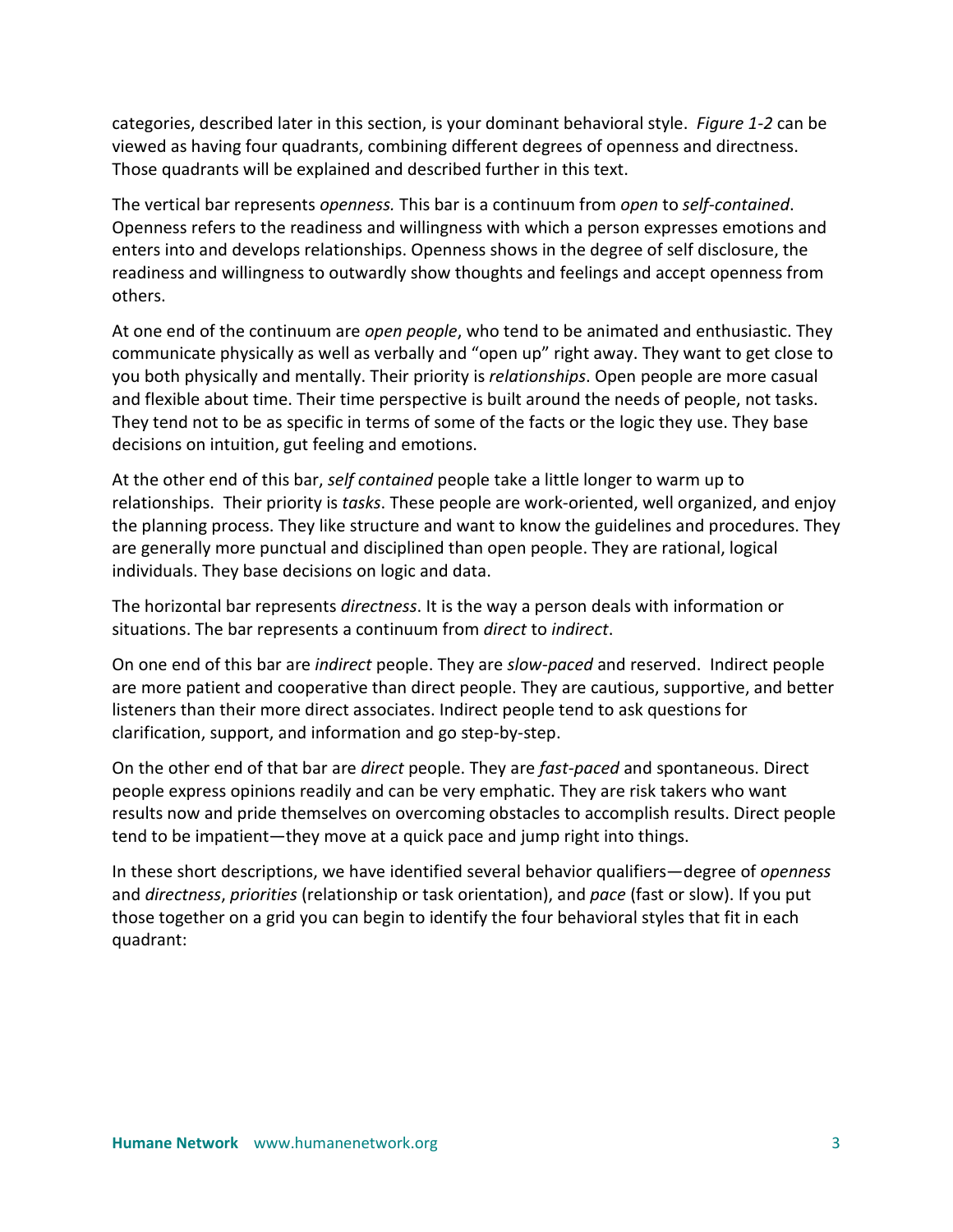

*Figure 1-3. Behavioral Styles*

The following is a brief summary of each of the four behavioral styles and their unique contribution to a team.

#### **Golden Retriever – The Relator**

The relator is *open, indirect, slow-paced,* and *relationship-oriented*. This person is well liked and extremely cooperative. They are steady, calm, very warm, and accepting. They are good listeners and have great counseling skills. They have excellent ability to gain support from others. Relators dislike interpersonal conflict and are slow to take action and make decisions.

**Contribution to team:** Relators are the ones that keep peace within the team and help bring the team to consensus.

#### **Chimpanzee – The Socializer**

The Socializer is *open, direct, fast-paced,* and *relationship-oriented*. They are stimulating and spontaneous in actions and decisions. They work quickly and excitedly with others and are very creative. They are risk takers, enthusiastic, optimistic, and have good persuasive skills. Socializers are undisciplined about time and not good at follow-through.

**Contribution to team:** Socializers add energy and creativity to teams.